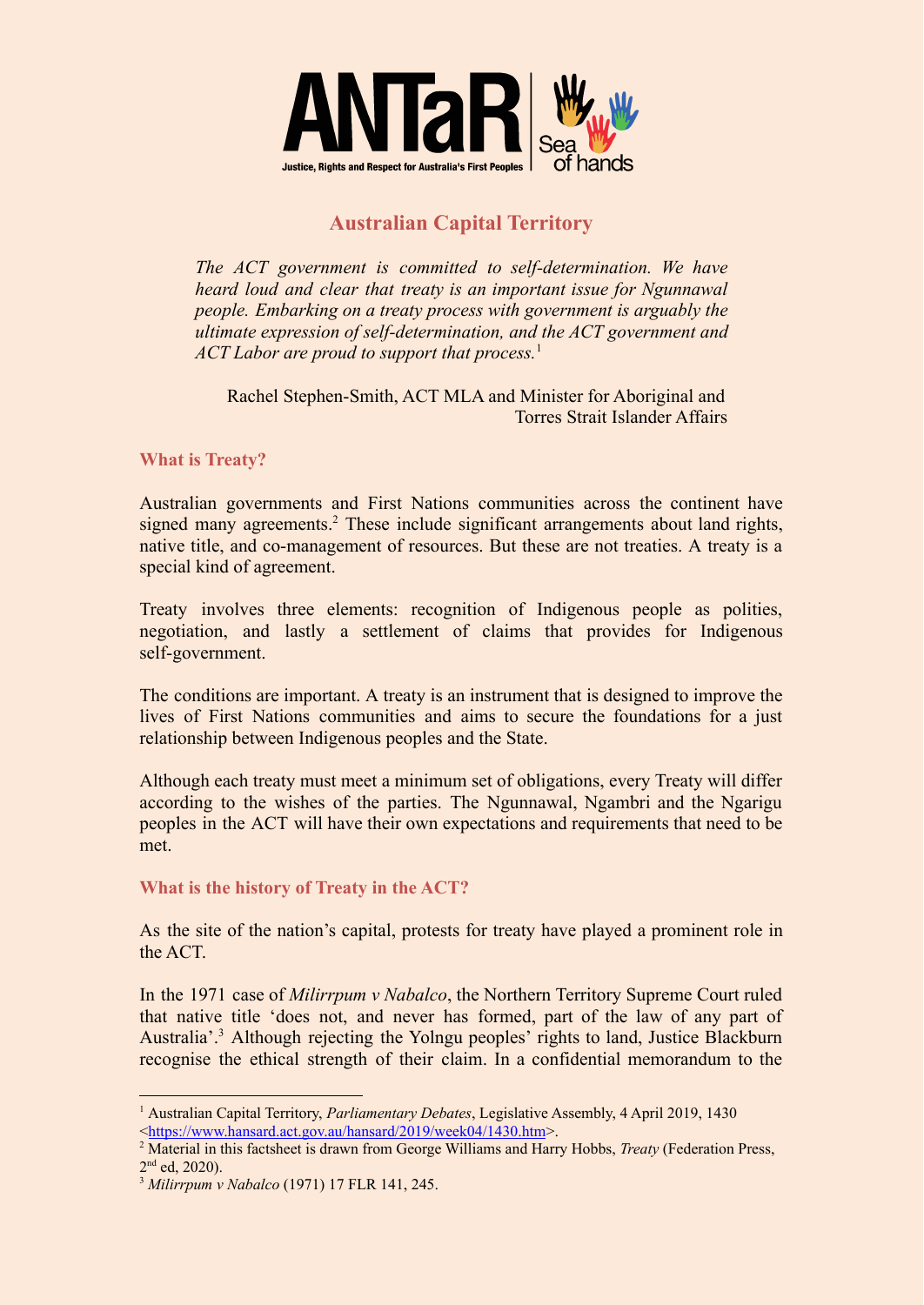Government and Opposition, he noted that the morality of a system of Aboriginal land rights was 'beyond question'.<sup>4</sup>

Prime Minister Billy McMahon rejected Aboriginal demands for land rights. In a speech on Australia Day in 1972, he announced that Aboriginal people would be encouraged to apply for leases. In response to McMahon's dismissive statement, four young Aboriginal men drove from Redfern to Canberra and established a tent embassy on the lawns of Parliament House. This tent embassy served as a symbol of 'unextinguished Indigenous sovereignty'.<sup>5</sup> It called for land rights, compensation, and treaty.

In 1979, the National Aboriginal Conference (NAC), a national elected body of Aboriginal and Torres Strait Islander representatives, passed a resolution calling for a treaty:

That we, as representatives of the Aboriginal Nation request that a treaty of commitment be executed between the Aboriginal Nation and the Australian Government. The NAC request, as representatives of the Aboriginal people, that the treaty should be negotiated by the National Aboriginal Conference.<sup>6</sup>

Later that year the National Aboriginal Conference reframed their proposal. Believing the government might object to the word 'treaty', they instead replaced it with a Yolngu word, calling for a 'Makarrata'. In 1981, the Senate Standing Committee on Constitutional and Legal Affairs examined the legal questions around negotiating a Makarrata. It reported back in 1983, recommending constitutional change to implement a 'compact'. While this did not occur, First Nations peoples continued to press for legal reform.

In 1988, Prime Minister Bob Hawke promised that a treaty would be negotiated during his term of Parliament. Hawke was unable to fulfil his promise. John Howard, then Opposition Leader, vehemently opposed a treaty, considering it 'an absurd proposition that a nation should make a treaty with some of its own citizens'.<sup>7</sup>

The idea of treaty reappeared briefly in the new millennium. In 2000, the Council for Aboriginal Reconciliation released its final report, recommending the Parliament

put in place a process which will unite all Australians by way of an agreement, or treaty, through which unresolved issues of reconciliation can be resolved.<sup>8</sup>

<sup>4</sup> Memorandum, from Sir Richard Blackburn, quoted in Frank Brennan, *No Small Change: The Road to Recognition for Indigenous Australia* (University of Queensland Press, 2015) 137-138.

<sup>&</sup>lt;sup>5</sup> George Williams and Harry Hobbs, *Treaty* (Federation Press, 2<sup>nd</sup> ed, 2020) 35.

<sup>6</sup> Julie Fenley, 'The National Aboriginal Conference and the Makarrata: Sovereignty and Treaty Discussions, 1979-1981' (2011) 42(3) *Australian Historical Studies* 372, 378.

<sup>7</sup> John Howard, 'Treaty is a Recipe for Separatism' in Ken Baker (ed), A Treaty with the Aborigines? (Institute of Public Affairs, 1988) 6, 6.

<sup>8</sup> Council for Aboriginal Reconciliation, *Reconciliation: Australia's Challenge: Final Report of the Council for Aboriginal Reconciliation to the Prime Minister and the Commonwealth Parliament* (2000) 106.